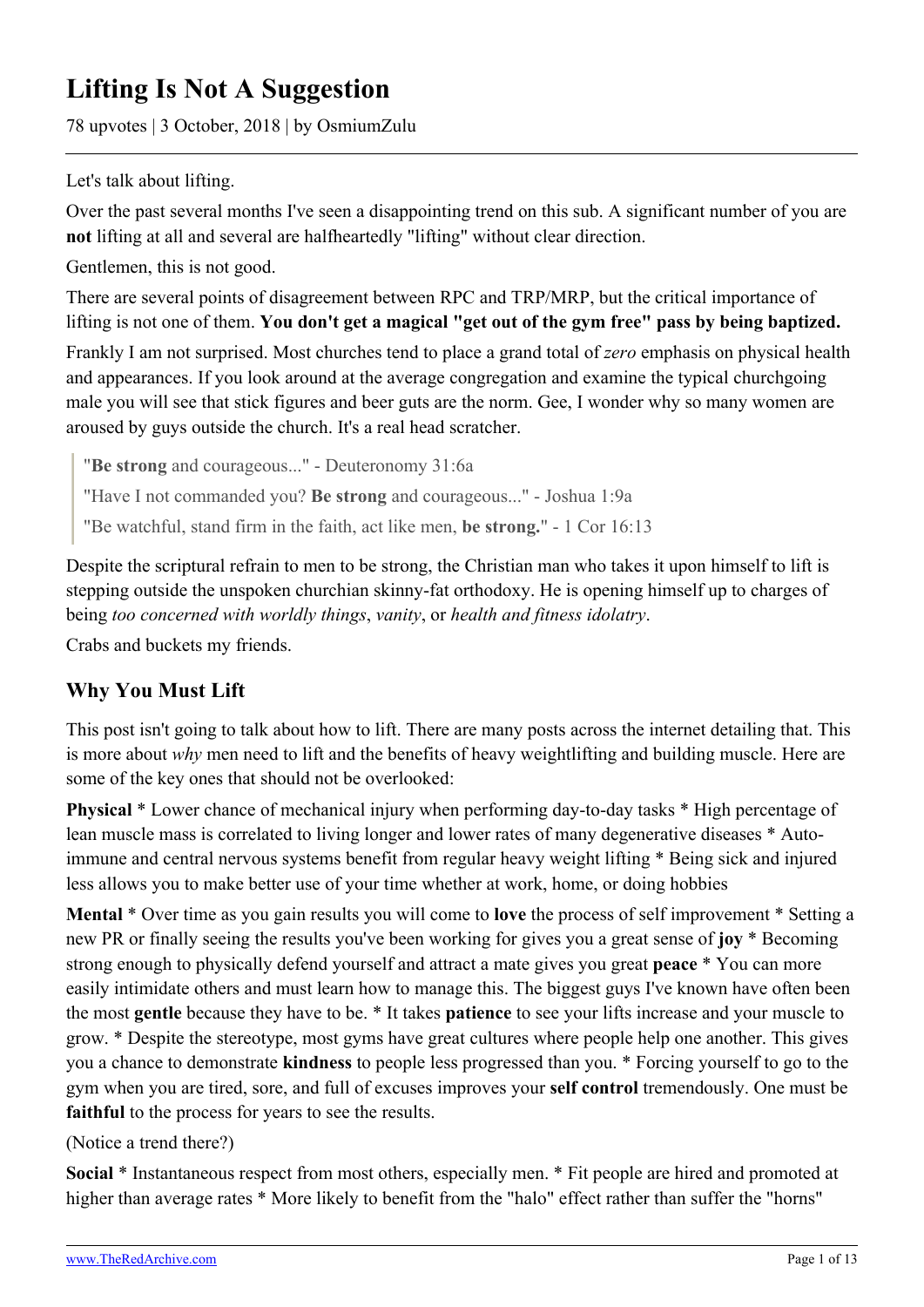effect. \* Your confidence is not only improved but reinforced as more interactions turn out favorably

**Sexual** \* Far easier time attracting a top tier mate \* Better ability to pick her up, pin her down, and have sex in "advanced" positions \* Improved sexual stamina \* Higher testosterone leads to higher sex drive, harder erections, etc. \* Less likely to suffer from ED \* Women flirt with / hit on you / initiate \* Passive dread is constantly in play

Here is a classic write up, *[Iron and Soul](https://www.artofmanliness.com/articles/henry-rollins-iron-and-soul/)* by Henry Rollins that is a must read if you haven't already.

These lists are far from exhaustive and could go on for pages. Here's the thing: you chuckle-heads won't get the majority of these benefits from jogging, yoga, or high rep-low weight lifting. In fact, in many cases such exercises will lean you out further if you are already skinny and create the opposite effect.

Imagine building a house without taking the time to build the foundation. How would that go? Imagine building a super-car equipped with top of the line parts, but didn't want to take the time to install the engine or tires. How far would you get? You get the point.

Effectively lifting to build a strong, aesthetic, and healthy body will make everything else you do substantially easier and far more efficient.

Consider the following examples:

Pick up artist [Owen from RSD](https://www.youtube.com/watch?v=HDbI10CQUs8) and fitness YouTuber [Connor Murphy.](https://www.youtube.com/watch?v=tG4sKioLAxw)

Both of these guys get a ton of response from women. Owen overcomes his sub-average appearance by having extraordinarily tight game. If you watch some of his in-field videos you will see the that most of his pick-up goes like this: 1) Approach 2) Resistance and a gauntlet of fitness tests 3) Hold frame 4) more tests 5) eventually she becomes attracted to him despite his appearances

On the other hand, Connor's physique works like a cheat code in a video game. His approaches basically go like this: 1) Approach (or get approached) 2) take shirt off 3) Get number close, kiss close, F close, whatever.

[Here is another guy](https://www.youtube.com/watch?v=nKzlQ5V5XyU) who tries the Connor Murphy approach before and after cutting. The results speak for themselves.

Sure, anything on the internet can be faked, but the point here remains.

Yes, you can be a sub-average looking manlet and still game and attract hot women. To do so means overcoming a gauntlet of fitness tests, resistance, and logistics. She starts the interaction from a place of outcome independence; she loses nothing if you don't impress her. She comes to the conversation armed with hundreds of reasons why she "can't" sleep with you. Ultimately in this scenario you fight an uphill battle from the start and must qualify yourself to convince her that you are in fact a solid mate choice.

Building an aesthetic physique, however, allows you to achieve the same and better results much more easily and it inverts the qualification process. Rather than you having to run tight game to "convince" her and overcome her subconscious defense mechanisms, your aesthetic physique turns the table. She is no longer outcome independent. She has something to lose (a chance to mate with a highly attractive guy) if the interaction fails. Now she is in a position of qualifying herself and she will be the one actively removing any barriers she has to sleeping with you.

These dynamics do not change in marriage. When you initiate with your wife you run a different version of these two games. If you are ugly she is biologically and socially programmed to offer some resistance. "I'm too tired", "I have work in the morning", "I don't want the neighbors to hear" etc. You get the point. When you have a hot body on the other hand she will not only offer less resistance, but will often be the one removing resistance. "You'll sleep better if you get off", "How about I just blow you and see where that goes?", "The neighbors know we are married, who cares if they hear something?"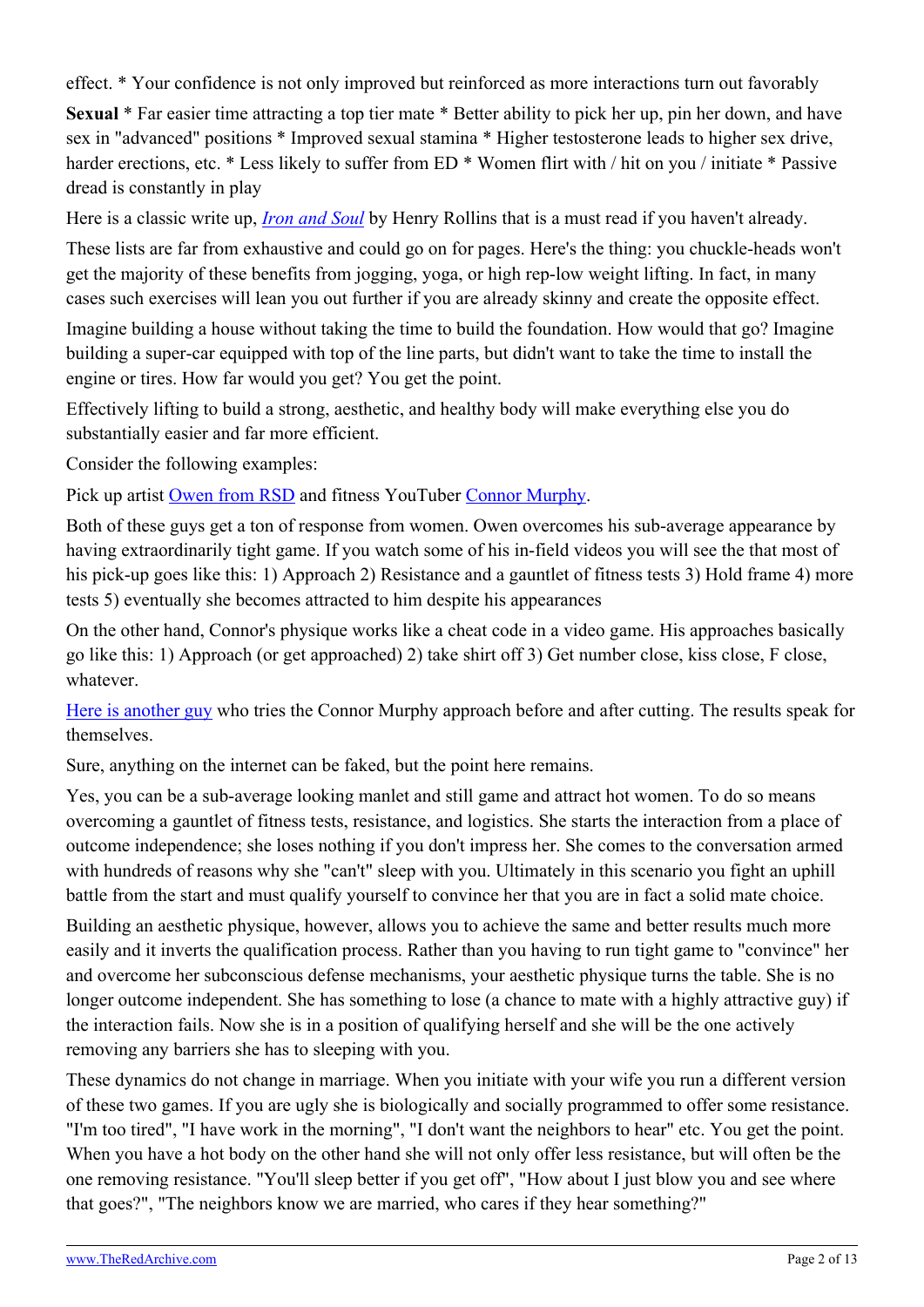## **The Economics of Lifting**

The study of economics teaches us that scarcity drives value and should reasonably expect scarce items to be highly prized. Things that are easy to produce are less valuable than things that are difficult to produce.

Attractive females are common. Entire billion dollar industries (cosmetics, plastic surgery, apparel, etc) have been built to help average women look amazing at an affordable cost. For an average woman to achieve an attractive body requires about a year to a year and a half in the gym, mostly focused on lower body muscle gains and weight loss. In other words, with a fairly low time commitment and some cash most women can dramatically improve their appearances.

A solid and attractive male physique is different. For a man to achieve "the body" that drives women crazy requires 3+ years (more like 5+) of intense physical training focused on muscle growth, which is by nature a slower process than fat loss. There are no real shortcuts. Even with the best diet, supplements, and trainers money can buy, the process can only be shorted so much and you are still left with the hard work. Your trainer, or even steroids, cannot do the reps for you. Whether you are poor or rich, young or old, the process is the same and it requires doing the work yourself. This is one of the major reasons why the aesthetic male physique is so highly sought after.

### **My Story**

I was the skinny tall kid growing up. I think I was about 6'2", 155lbs, and about 6% BF when I graduated highschool. I had abs, muscle definition for what little muscle I had, and a decently handsome face. Nonetheless, I had to run very tight game to have success in any capacity with women. It was always an uphill battle and I lost as much, if not more, than I won.

When I moved out of my parent's house I ate like crap and "worked out" (push ups, pull ups, crunches, and running) and managed to put on about 15 lbs of fat and muscle. For the first time I could remember I actually didn't have a six pack, but my success with women was actually improved.

I met my wife and got married at about 170lbs. We had both been athletes in our highschool years and fairly fit from that, but we slowly began to fall out of shape. During the first year of marriage I was reading a blog about personal finance and there was as post that discussed some of the financial benefits of lifting in terms of lowered lifetime health costs. So I began lifting and encouraged my wife to do the same. I didn't know up from down in the gym, but over the next few years I began to figure it out.

We moved and made friends with a competitive bodybuilder and his model fiance who were both highly attractive and we both learned a lot from them. Eventually we moved again but by that time I had gotten a much firmer handle on fitness.

I put on about 20 lbs of muscle. Not a huge feat by most standards, but I high an extremely quick metabolism and require about 3,500-4,000 calories to move the needle *at all*. I got up to 200lbs and am now in part-way through cutting before starting another bulk. I have never looked better.

I can affirm first hand that confidence soars and people respond differently when you have an aesthetic physique. My wife and her friends are constantly complimenting my appearance. When I run into people I haven't seen in awhile they marvel at the difference. People notice. My wife and I had a pretty regular sex life before (2-4 times a week) but now she cannot keep her hands off me and rarely goes more than 24 hours without pouncing on me. Fitness tests are far less frequent much more easily passed. Passive dread is a baseline fact and my wife knows I would be a hot commodity on the SMP if we ever split. She finds this somewhat intimidating yet highly arousing.

The crazy thing to me is that I know I have a lot further to go. I am not at competition body building level of physique and my lifts for my size of guy are, for the most part, in the intermediate range. Nonetheless I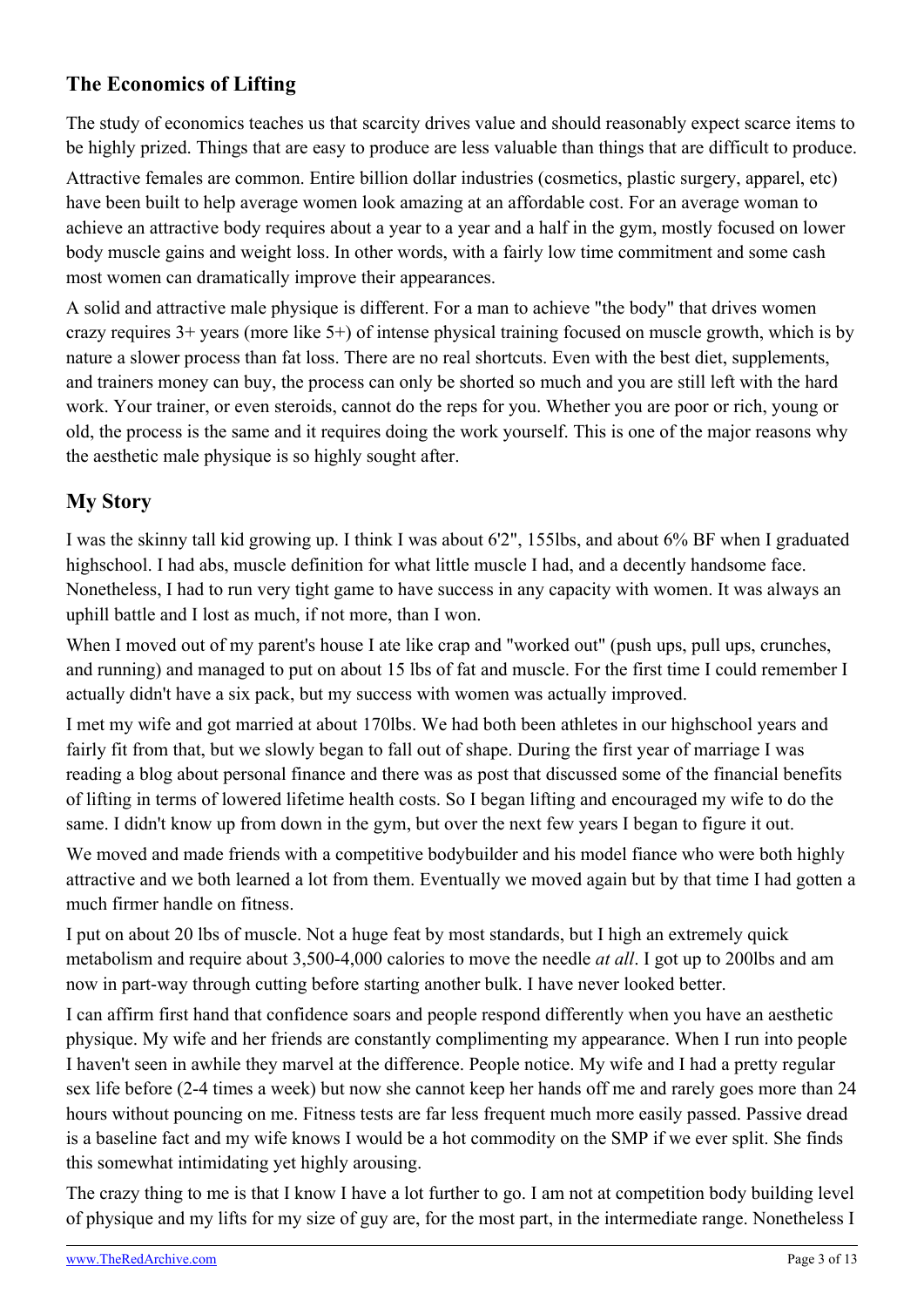am frequently the most muscular guy in the room, especially and sadly when I am among Christians. I can only imagine what things will be like when I am truly jacked.

Certainly these results come from more than *just* lifting, but they wouldn't have gotten to this level *without* lifting.

So stop pussy-footing around in the gym and lift like you mean it.

Archived from [theredarchive.com](https://theredarchive.com/r/RPChristians/lifting-is-not-a-suggestion.301699)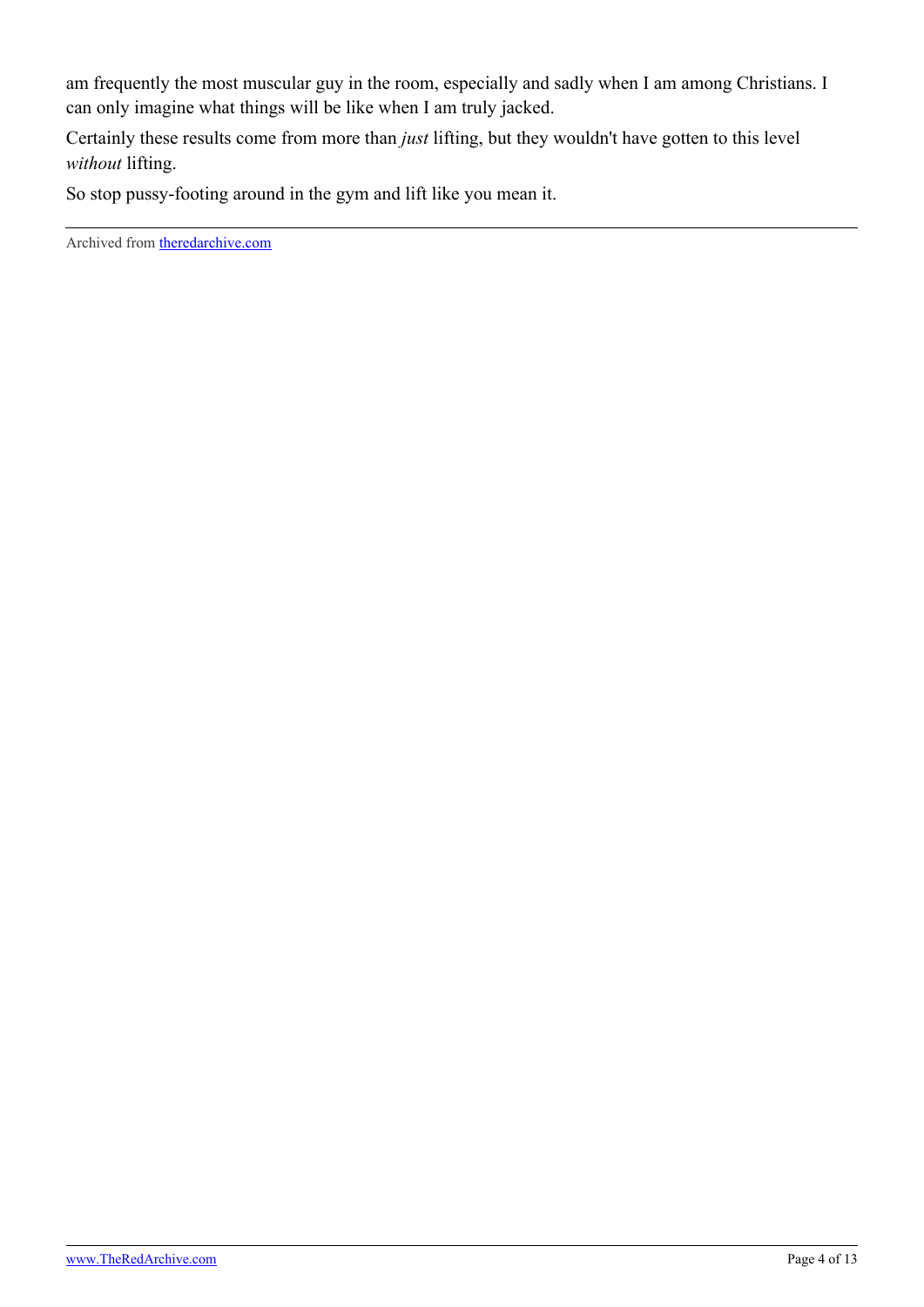## **Comments**

[CoachDad9](https://old.reddit.com/user/CoachDad9) • 25 points • 4 October, 2018 03:39 PM

**You don't get a magical "get out of the gym free" pass by being baptized.**

And I'll add you can't avoid approaching and gaming women because you've given up control of your life to Jesus. He saves your soul but He doesn't talk to women for you.

[Bearman637](https://old.reddit.com/user/Bearman637)[[\]](https://theredarchive.com/user/Bearman637) • 3 points • 2 December, 2018 03:09 AM

Best comment on reddit. Thankyou sir.

[Stryker7200](https://old.reddit.com/user/Stryker7200) • 1 point • 18 December, 2018 04:21 PM

Is this a PUA sub now? Frankly posts like this one flirt a lot with it. I'm not against lifting but a lot of times the "benefits" and reasons for lifting in posts like this one vary into the PUA world too often.

[OsmiumZulu\[](https://old.reddit.com/user/OsmiumZulu)[S](https://theredarchive.com/r/RPChristians/comments/9l4fij/lifting_is_not_a_suggestion/)] • 3 points • 7 January, 2019 05:03 PM

PUA and RP aren't unrelated. If you were to draw a Venn diagram of the two, there would be a huge degree of overlap.

PUA creates the perception of being a high value man, RP makes you one.

Marketing matters. In the marketplace it is not uncommon for objectively superior products to lose to inferior products due to poor marketing.

On the flip side, even the best marketing can't keep a poor quality product on top for long.

[lololasaurus](https://old.reddit.com/user/lololasaurus) • 12 points • 3 October, 2018 11:32 PM

Can confirm.

I'm incredibly thankful I started lifting when I did.

In the past year I've gone from 245lb, 35-40%bf or something like that, never lifted in my life...

to 197lbs, 367 SQ, 450 DL, 210 bench, 149 OHP.

I've watched the world around me change in its treatment of me. Women give me IOIs now regularly (and I'm not even jacked yet... I'm still at like 18-19% bodyfat!) and commonly. Men treat me differently, with more respect. I can throw my 7 year old in the air (though man he's a tank, even now). I can carry both my younger daughters around at the same time for long distances. When it was still a thing I could pick up my wife and carry her into the bedroom, which she did claim to really enjoy. She was still my biggest skeptic. But she liked the result. Would always grab my arms and feel the muscle that is starting to show after decades of unattractive fat.

This all happened because the gym became a place I could go to work out instead of listen to my wife complaining about me. Might as well harness natural motivations, right?

I've got a long way to go, but lifting has been amazing in how it's changed my own mindset.

[BornShook](https://old.reddit.com/user/BornShook) • 10 points • 3 October, 2018 08:42 PM

Yep, lifting makes you a lot more healthy and less prone to injurys. Always good to see redpill lifting posts, even if it gets a bit redundant.

[OsmiumZulu\[](https://old.reddit.com/user/OsmiumZulu)[S\]](https://theredarchive.com/r/RPChristians/comments/9l4fij/lifting_is_not_a_suggestion/) • 5 points • 3 October, 2018 08:44 PM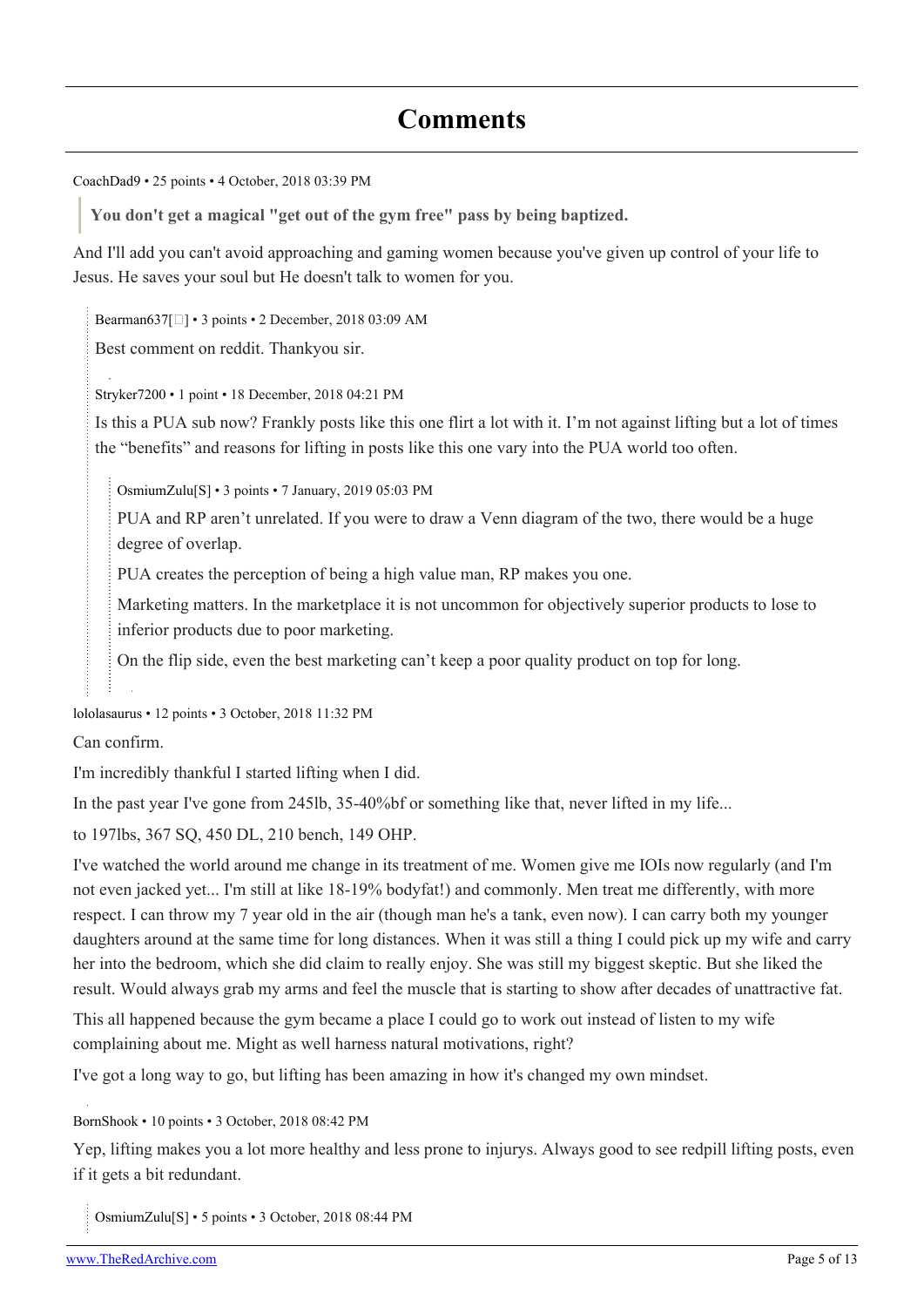The wild part to me is the need for redundancy. You'd imagine that by now more people would get the message.

[Darkwingduckthethird](https://old.reddit.com/user/Darkwingduckthethird) • 7 points • 3 October, 2018 09:46 PM

1 guys tells you something, you way it up. 100 guys tell you something, it carries more weight.

[GhillieGoat](https://old.reddit.com/user/GhillieGoat) • 7 points • 4 October, 2018 01:28 AM

First day at the gym is tomorrow! Never been to one in my life, but it comes with a free hour-long appointment with a trainer. Going to use that time to learn how to lift correctly.

[OsmiumZulu\[](https://old.reddit.com/user/OsmiumZulu)[S\]](https://theredarchive.com/r/RPChristians/comments/9l4fij/lifting_is_not_a_suggestion/) • 9 points • 4 October, 2018 01:41 AM\*

Solid, good stuff.

The hour with the trainer can be very valuable, but it goes by fast and not all trainers are created equal. Don't let them waste the time testing for imbalances or deficiencies; you're untrained, you have tons of them and that's fine. They will work themselves out over time and the ones that don't will go beyond the scope of an hour session.

IIWY I would ask them to teach you to deadlift, squat, and bench properly. Getting eyes on your form for those lifts early will be very valuable.

Also, here are some channels/fitness guys to check out:

[Jeff Nippard](https://youtu.be/vyiQw-qiv80) [The Buff Dudes.](https://youtu.be/gRVjAtPip0Y)

Mark Rippetoe

Mike Matthews

Good luck!

[lololasaurus](https://old.reddit.com/user/lololasaurus) • 4 points • 4 October, 2018 03:17 AM

All this and overhead press.

Then as you build strength, look up accessory exercises and do those too.

Use the stronglifts 5x5 app. Once you plateau, consider switching to the five3one app.

That's been my path and I started on December 9 of last year and went from the bar to 450DL, 376SQ, 210BENCH, and 149OHP as of now.

Also don't forget frankrobert615 on YouTube for some off color gym humor.  $\square$ 

[SkimTheDross](https://old.reddit.com/user/SkimTheDross) • 7 points • 4 October, 2018 08:55 AM

Awesome! Be cautious of the training session - it's basically a sales call to get you to pay for a personal trainer.

Read Starting Strength: Basic Barbell Training by Mark Rippetoe. This should be required sidebar reading.

Watch Starting Strength and Alan Thrall videos on YouTube.

There's a Starting Strength app for your phone.

SL5x5 is much the same thing. Mehdi basically copied Rippetoe's proven program for novice linear progression, added two sets and made a very functional app.

Regardless of your fitness goals (fat loss, muscle building, endurance or strength increase) the novice linear progression with barbell training is where you must start.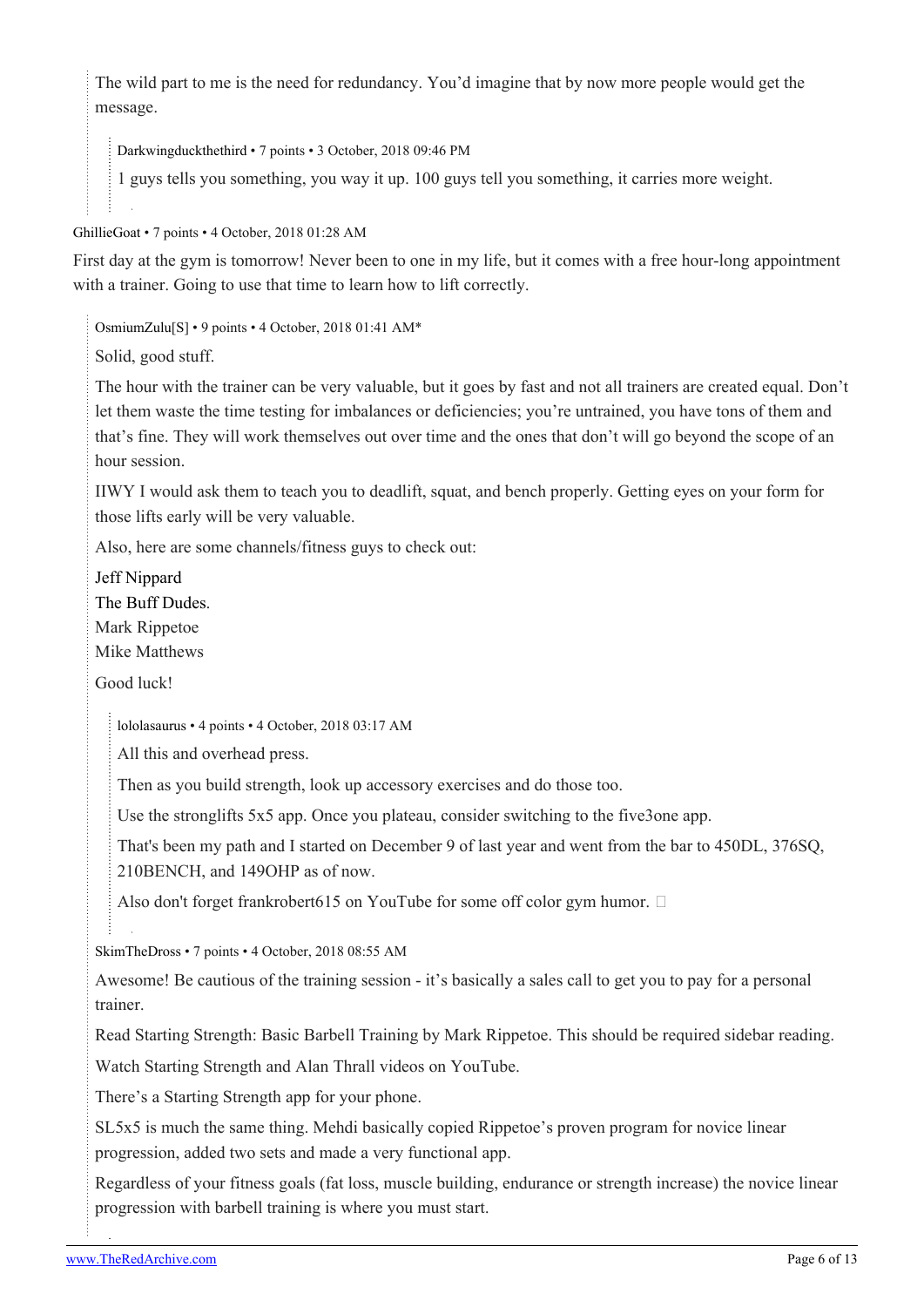[OsmiumZulu\[](https://old.reddit.com/user/OsmiumZulu)[S\]](https://theredarchive.com/r/RPChristians/comments/9l4fij/lifting_is_not_a_suggestion/) • 2 points • 7 January, 2019 05:04 PM How's lifting been going?

[GhillieGoat](https://old.reddit.com/user/GhillieGoat) • 1 point • 7 January, 2019 09:03 PM

Thanks for following up!

I'm hitting the gym regularly twice a week for an hour and a half. I spend an hour in the elliptical with increasing resistance, followed by doing leg presses, which has been great. The other half an hour is mostly upper body.

Lifting has been slower, however. I'm still doing barbells (15lb overhead press, 20lb bench press) and haven't payed for any more time with the PT. I've increased weights and endurance slightly from where I've started, but have had difficulties progressing very far, unlike my cardio. Upping my workouts to 3x per week may help with that. Starting to participate in the weekly OYS would probably help too, haha.

[expatriate77](https://old.reddit.com/user/expatriate77) • 6 points • 3 October, 2018 08:30 PM

Thanks for the extensive write up!

Needed the motivation, was just trying to hype myself to go lift.

Deep Strength • 4 points • 3 October, 2018 11:53 PM

Can confirm.

I don't know if I've said this before, but my wife probably wouldn't have dated me if I didn't workout. She was into being fit as well, and it's unlikely that fit women will date an unfit man.

[Brickles09](https://old.reddit.com/user/Brickles09) • 3 points • 10 October, 2018 03:11 AM

Sidebar level material. Very good.

[deleted] • 3 points • 4 November, 2018 02:43 PM

Gee, I wonder why so many women are aroused by guys outside the church. It's a real head scratcher.

I never realized this until now. Our men in the church are getting outplayed by men outside. This has to change and it needs to change before the West dies

[SIC\\_redditcruiser](https://old.reddit.com/user/SIC_redditcruiser) 1 points 3 October, 2018 10:11 PM **[recovered]**

Dude, frik ya!! I feel ridiculous even typing that, but whatever. This is a great encouragement and exhortation to guys that aren't seriously considering lifting. I really liked the comparison analysis between RSD Tyler and Connor.

20lbs of muscle is some pretty good gains. I'm at about the same spot as you with the gains, but on a smaller frame 5'7". I started out at 145 and am about 167, but leaner (I have abs). I started out with 5x5, had a pretty impressive squat (315x5x5 w/o a belt), and am trying to get back up to something similar, but with higher reps. I recently transitioned into shorter more frequent workouts (1 hour/day 6 days/week) to spend my time working on other things. What program are you running?

And it is pretty sad to see that most guys in the Church don't even think about lifting and in fact I've been told by multiple people that ~"Caring for your body is good, but shallow, selfish and prideful." (got a LOT of kickback from the Church for accidentally sharing one of my posts on IG about men need to be a better steward of their body's). SJW's swoopin in from everywhere lol.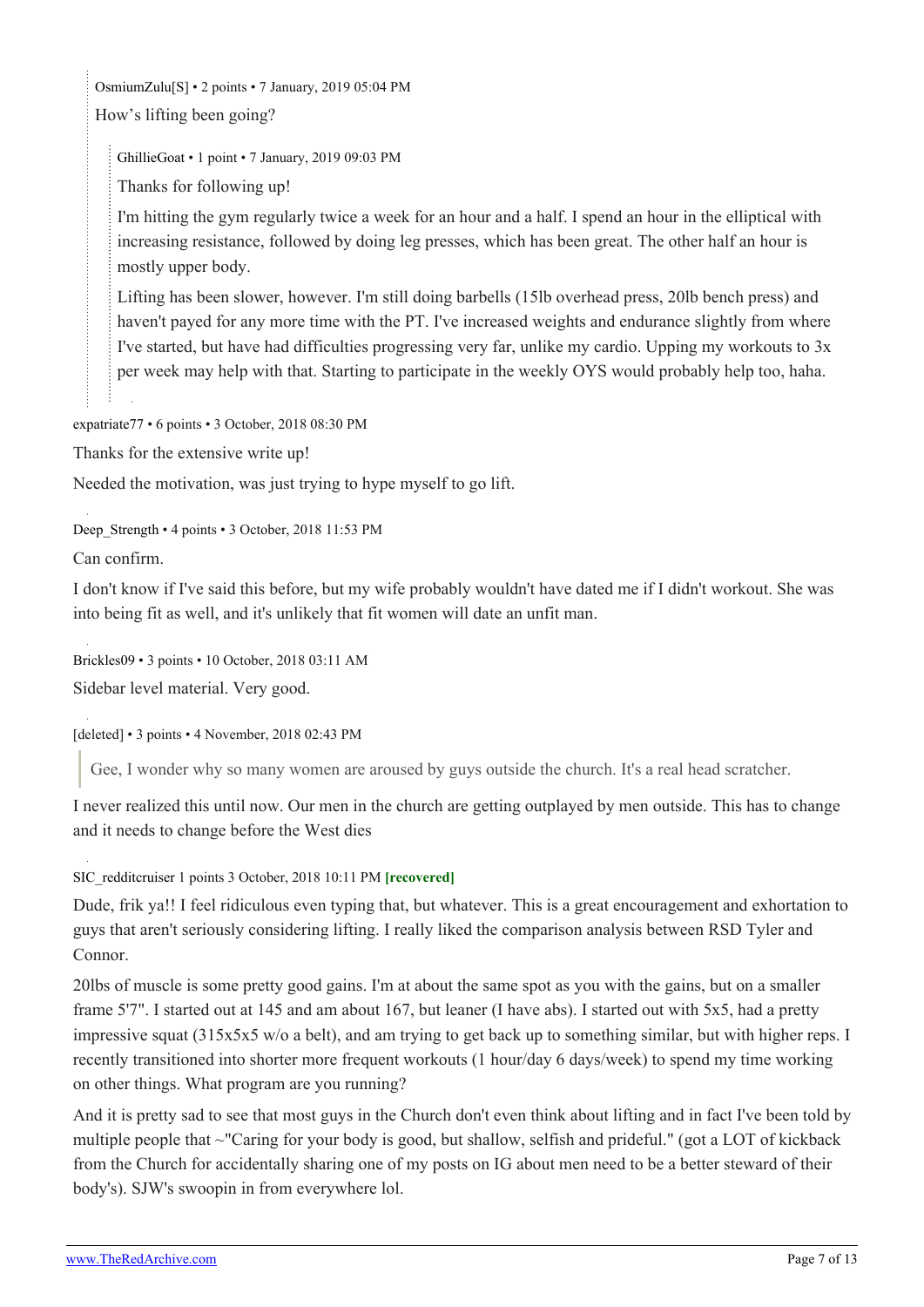[\\_\\_REDemption\\_\\_](https://old.reddit.com/user/__REDemption__) 1 points 3 October, 2018 10:49 PM **[recovered]**

"Caring for your body is good, but shallow, selfish and prideful"

They actually fit that into one sentence without realising what they just said? They just equated physical health with shallowness.

### [SIC\\_redditcruiser](https://old.reddit.com/user/SIC_redditcruiser) 1 points 3 October, 2018 11:03 PM **[recovered]**

Basically yes. I'm paraphrasing because most of their comments were each an essay in itself telling me why I'm wrong for telling man they should be under 15% body fat to make a good impression and if they aren't then they aren't being a good steward of their body. The post was about making a good impression. Stuff like brushing your teeth, having a nice haircut, wearing nice clothes that fit, working out and getting under 15% body fat.

The sentence that made everybody lose their head was, "God calls us to be good stewards of the body He gave us. If you stink, are overweight, look like a slob, and don't take care of yourself then you aren't obeying one of the simple things He calls us to do (and it's good for your mind and body) $\Box \Box$ " - could have worded this better but what's done is done.

Go checkout my latest post on IG @TheChristianAlpha to see some more kickback. If you're interested in the seeing the original I was talking about lemme know and I'll pm it to you.

[\\_\\_REDemption\\_\\_](https://old.reddit.com/user/__REDemption__) 1 points 3 October, 2018 11:35 PM **[recovered]**

Yes! I appreciate the sentiment of the post. It's absurd really - I got a sort of faux-interrogation from the pastoral care guy, and his wife, at my church because I radically changed my diet and started lifting. Over the course of two conversations no less. It was almost as if they were concerned for me.

Sure, we can focus too much on lifting, idolize physique even, but you don't get a free pass from living healthy just because it might become an idol. Our whole lives are filled with potential idols!We don't get a free pass from anything for such a flimsy excuse.

[SIC\\_redditcruiser](https://old.reddit.com/user/SIC_redditcruiser) 1 points 3 October, 2018 11:54 PM **[recovered]**

Yeah, I'm about to get some of that too. I had one of the pastors at my old church that I was pretty involved in hit me up and said he wanted to talk to me about my Christian Alpha thing and help me out. Based on the comments I'm getting from other people from that church I really don't think it's going to the kind of help that I would hope for. I did send him a link to the 100 level stuff and told him that if he wanted to get an idea of what I was trying to do that he should read some of those links. I think I'm actually going to pray that he reads those and that some of them hit home.

[\\_\\_REDemption\\_\\_](https://old.reddit.com/user/__REDemption__) 1 points 4 October, 2018 12:42 AM **[recovered]**

You linked him direct to RPC stuff? Phew, good luck man  $\Box$  Seriously though, I hope he comes around. It could do wonders for that community through the potential change in his leadership.

[rocknrollchuck](https://old.reddit.com/user/rocknrollchuck) • 2 points • 4 October, 2018 05:05 PM

My pastor jokingly calls me "Charles Atlas." He's 80 and goes to the gym 3X a week himself. And people think he's in his early 60's.

People at church criticize and "show concern" because *they* don't lift.

[OsmiumZulu\[](https://old.reddit.com/user/OsmiumZulu)[S\]](https://theredarchive.com/r/RPChristians/comments/9l4fij/lifting_is_not_a_suggestion/) • 1 point • 4 October, 2018 12:43 AM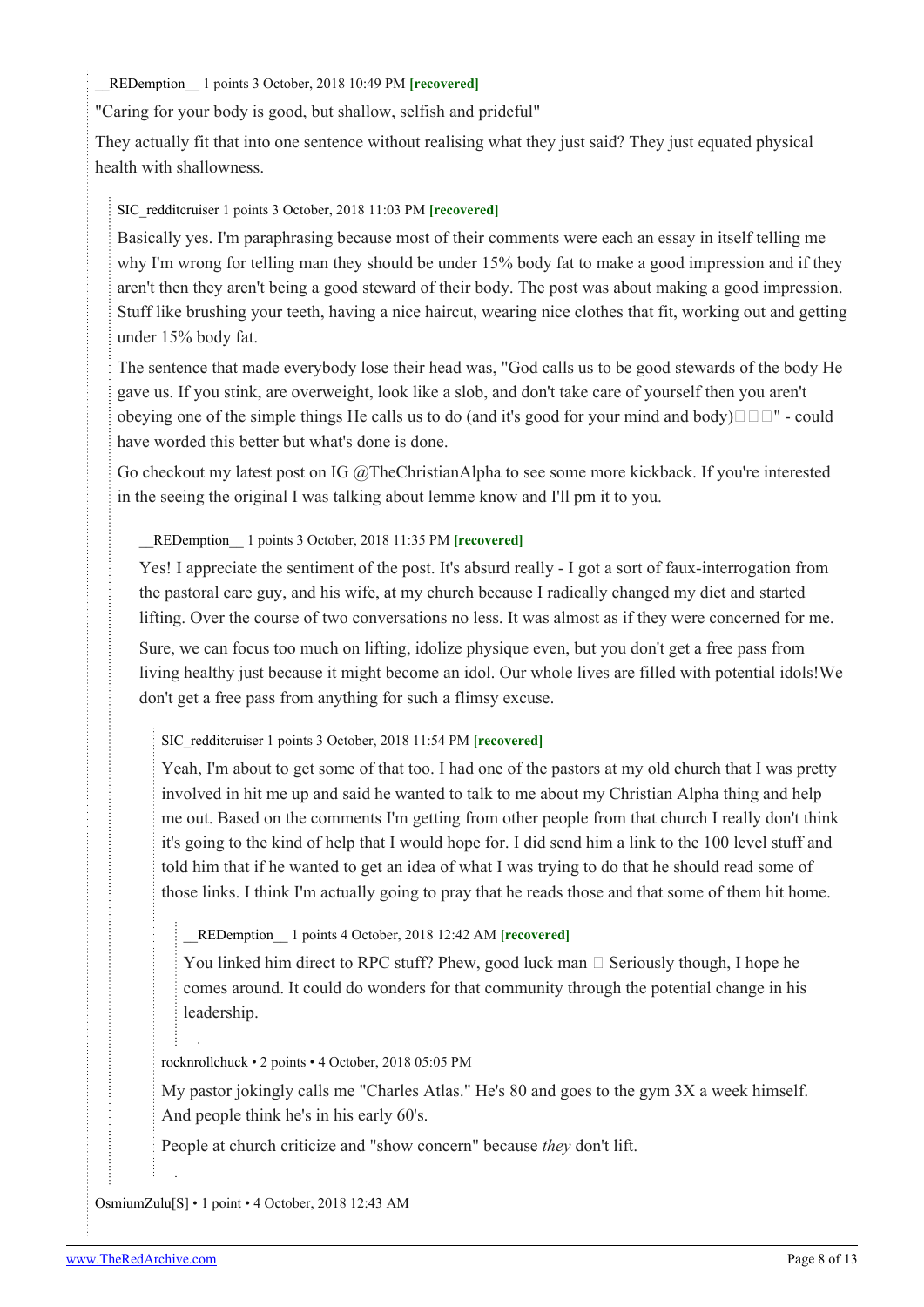What program are you running?

I started with 5x5 and kept with it through my rookie phase until I began to plateau. It's a great starting point and helped me discover where I needed to increase or decrease volumes.

I've been running Mike Matthew's "Bigger, Leaner, Stronger" 5 day/week program with some slight variation in specific lifts and volumes. Each day is built around at least one major compound movement with some accessory work thrown in.

The gist is:

Day 1 - Bench Day 2 - OHP Day 3 - Deadlift Day 4 - Incline Bench/Arms Day 5 - Squat / Leg Press

Abs, shoulders, calves, etc are distributed throughout the week in a way that doesn't make any one day overwhelming.

I've modified things a bit based on some research and my own body's response. For example, my arms are stubborn so I do a lot more work there than the program calls for, but my traps are almost hilariously good despite not working them intentionally at all so I cut out most shrugging. I don't like the squat / leg press combo on one day so I am looking to move one to the OHP day which I find much easier than the other days so it should balance out.

I also watch a lot of Jeff Nippard's videos on YouTube. He is extremely well spoken and his research seems solid. I tried some different variations based on what he recommends and found them to be very helpful. For example, my delts had been lagging behind until I heard him recommend cable lateral delt raises over dumbbell raises. So I tried it and found that I was obviously more responsive to the constant tension applied throughout the movement. Things like that.

After I get off this cut I am probably going to reprogram again, likely with more emphasis on abs this time around, but for now I am sticking with it so I can track my regular lifts to ensure I don't lose strength during the cut.

### [SIC\\_redditcruiser](https://old.reddit.com/user/SIC_redditcruiser) • 1 point • 4 October, 2018 01:22 AM

That's solid. I've been thinking I need to start working on my traps. Mostly want to be able to rep 225 BP for 6 reps (can do 1 atm maybe 2) and squat 315 for 4x6. And Jeff Nippard is awesome. I go to his videos for everything and am looking forward to reading is book. Have done dedicated bulking or cutting for a while, but I did for about 2 years and can bulk or cut just by being conscious about what I'm eating and making sure I have enough protein in my system. What're your next lifting goals?

[OsmiumZulu](https://old.reddit.com/user/OsmiumZulu)[\[S](https://theredarchive.com/r/RPChristians/comments/9l4fij/lifting_is_not_a_suggestion/)] • 3 points • 4 October, 2018 01:31 AM\*

My 1RMs are: Bench - 250lbs Deadlift - 375lbs (no belt, no gloves) Squat - 265lbs

As you can see my squat is my weak point by far. I went for a long time without making progress due to poor form and lack of core strength. Now that I've sorted those out I am making steady progress, but I really want to get that well to at least 315lbs before the end of the year. Harder to do while cutting but doable. Also- I am curious what I can deadlift once I finally buy a belt and remember to bring my straps to the gym. I know I can lift more but my grip is starting to hold me back.

Otherwise once I hit  $\sim$ 12% BF i am going to head back into a bulk and see where I can get to. My goal for a long time is to join the 1,000lbs club and I'm close to breaking 900lbs, so I'm getting close. You?

[www.TheRedArchive.com](https://theredarchive.com/) Page 9 of 13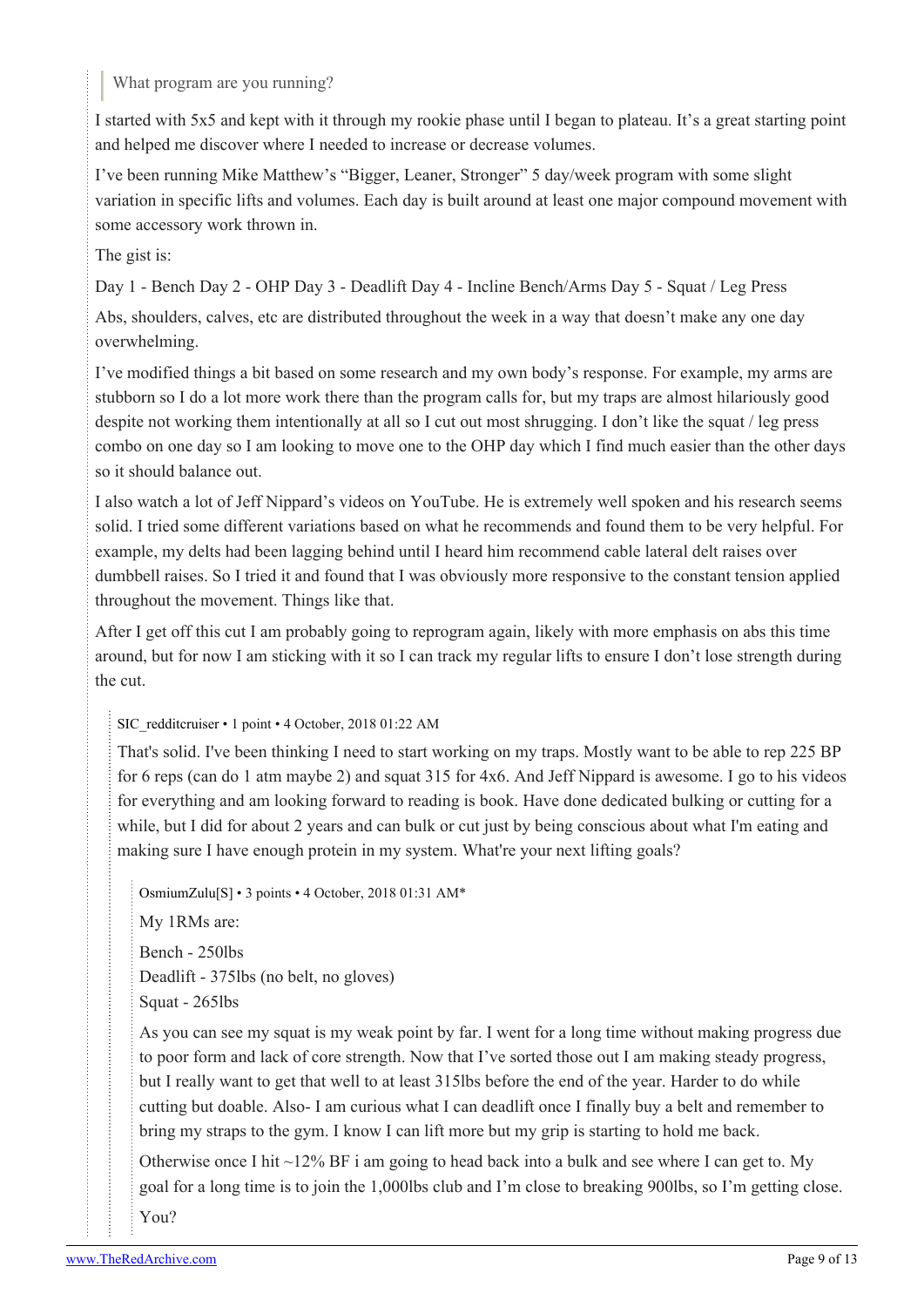[SIC\\_redditcruiser](https://old.reddit.com/user/SIC_redditcruiser) • 2 points • 4 October, 2018 01:40 AM

You sound like a beast bro  $\Box$  Most of my goals are aesthetic like trying to get a 1:1 ratio on my arm circumference to neck circumference w/~10% bf. But I am also throwing in strength training to increase my 1 RMs: BP 225>225x2, Squat 315>315x6, DL haven't tested a 1 RM for about 2 years (325x5 at the time, but now that I think about I will have to give it a try tomorrow (if I'm guessing I can do 285). Trying to get the Connor Murphy physique  $\Box$  I think it'll be another 2 to 3 years, but we'll worth it!

[BornShook](https://old.reddit.com/user/BornShook) • 1 point • 4 October, 2018 02:17 AM

Cable front raises sound interesting. Im gonna give that a try next week (shoulder day was yesterday). my dumbell raises are super weak, and I feel like Im gonna tear something in my shoulder each time I do them.

[OsmiumZulu](https://old.reddit.com/user/OsmiumZulu)[\[S](https://theredarchive.com/r/RPChristians/comments/9l4fij/lifting_is_not_a_suggestion/)] • 2 points • 4 October, 2018 02:47 AM

Check out this video:

<https://youtu.be/KyTAraGimfE>

The cable movement described at 5:00 was a game changer for me. I broke my shoulder earlier this year so I've had to play around a lot with different movements and this one seems to be a winner.

[rocknrollchuck](https://old.reddit.com/user/rocknrollchuck) • 2 points • 5 October, 2018 05:51 PM

Hey thanks for that video. I switched my routine to Military Dumbbell Press instead of the barbell, and added cable side raises to my routine as well.

[IronMonk48](https://old.reddit.com/user/IronMonk48) • 2 points • 10 October, 2018 05:16 AM Wonderful post. Thank you for this.

[OsmiumZulu\[](https://old.reddit.com/user/OsmiumZulu)[S\]](https://theredarchive.com/r/RPChristians/comments/9l4fij/lifting_is_not_a_suggestion/) • 1 point • 10 October, 2018 05:25 AM

No problem, hope it helps to inspire some gains

[deleted] • 3 points • 3 October, 2018 11:57 PM

I agree lifting is good, even great.

At the same time, I think it's not best to use the Bible to somehow support doing squats and deadlifts, I think it's enough to encourage people to do it - just like I would encourage people to be healthy. I know this may not be well-received as people like lifting (so do I!) - but I believe if we use the Bible like this then it supports other people using the Bible for other purposes that are not in the Bible. As far as I see it, I use the Bible to support what Jesus taught / instructed / commanded - there is wisdom throughout and stories throughout, but once you get beyond the purpose of the Christ - it's questionable.

[CoachDad9](https://old.reddit.com/user/CoachDad9) • 2 points • 4 October, 2018 03:45 PM

You can absolutely use the Bible to support things that are not explicitly mentioned. I discipline my kids with spanking even though the Bible doesn't say "Spank your kids as a form of discipline ye men."

And yes sometimes people use scripture to support silly things but knowing the difference is this crazy word called Discernment.

[OsmiumZulu\[](https://old.reddit.com/user/OsmiumZulu)[S\]](https://theredarchive.com/r/RPChristians/comments/9l4fij/lifting_is_not_a_suggestion/) • 4 points • 4 October, 2018 12:17 AM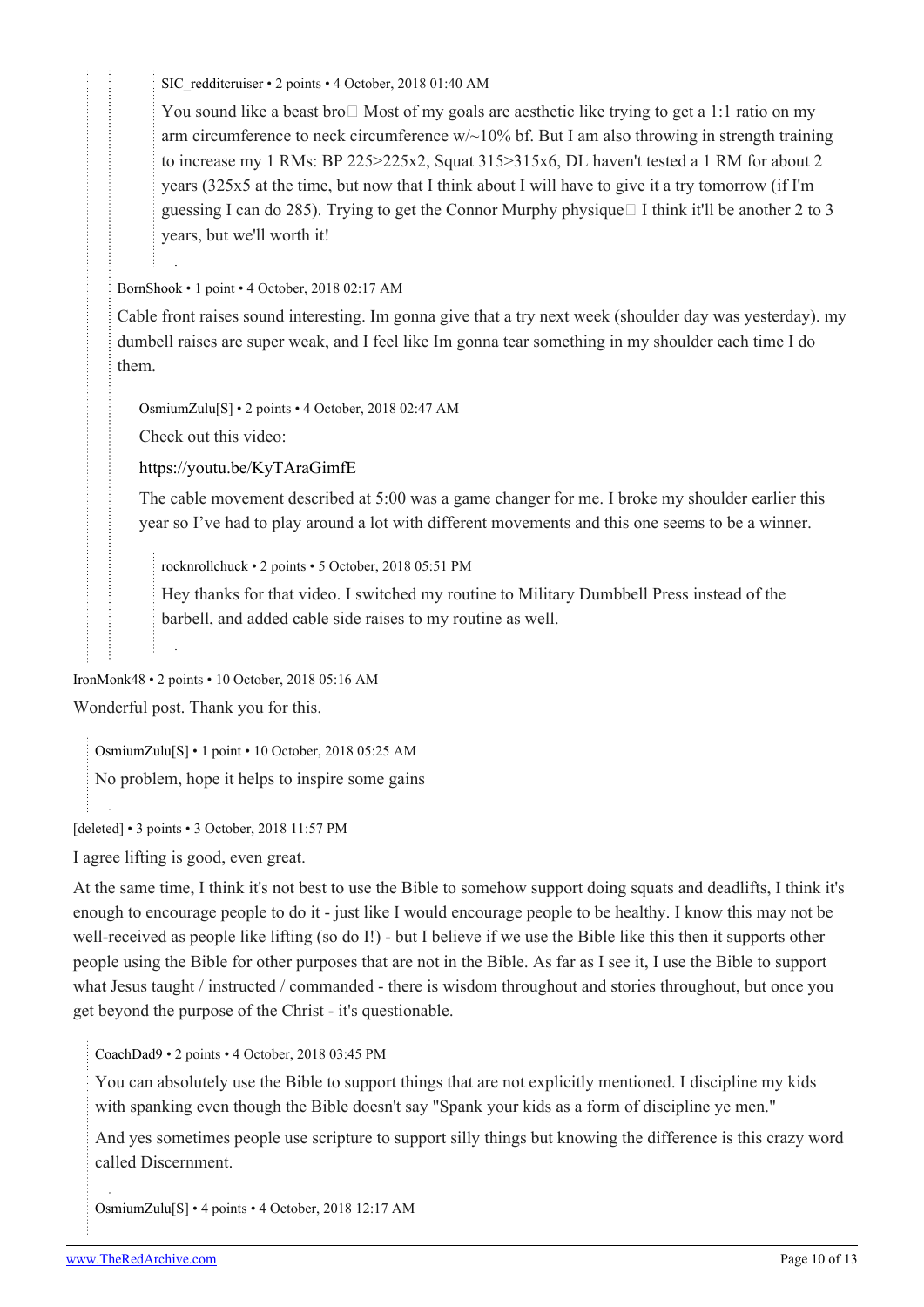God, in at least those three places, clearly commands men to be strong. I'm no scholar, but I believe that means that men should strive to be strong. Turns out deadlifts and squats are an efficient way to be obedient to that call.

[deleted] • 1 point • 4 October, 2018 02:31 AM\*

Can't argue with that reasoning. I wonder what Jesus 1 rep maxes were.

On the real though, I can't tell if you're being sarcastic about Jesus expecting men to lift weights.

Wait, now I do remember a verse in James: Faith without lifts is dead.

[OsmiumZulu](https://old.reddit.com/user/OsmiumZulu)[\[S](https://theredarchive.com/r/RPChristians/comments/9l4fij/lifting_is_not_a_suggestion/)] • 5 points • 4 October, 2018 02:37 AM

Probably pretty good considering he could endure a scourging and still haul a wood cross up a hill.

[rocknrollchuck](https://old.reddit.com/user/rocknrollchuck) • 4 points • 4 October, 2018 05:09 PM

I wonder what Jesus 1 rep maxes were.

He deadlifted Death itself. There's nothing heavier than that!

[deleted] • 1 point • 4 October, 2018 08:16 PM Haha nice

[OsmiumZulu](https://old.reddit.com/user/OsmiumZulu)[\[S](https://theredarchive.com/r/RPChristians/comments/9l4fij/lifting_is_not_a_suggestion/)] • 2 points • 4 October, 2018 02:58 AM

I don't think Jesus expects men to lift weights. I do think he expects men to be strong physically and weights are one way to effectively accomplish that.

The church is comfortable if we limit the command to be strong to mental or spiritual strength, but skittish about the idea that physical strength is included as well. Well, God created men as physical beings intentional and gave us a physical mission (subdue the earth). The new heavens and new earth are physical and we will be resurrected to physical glorified bodies. God seems much more okay with the physical than the church at this moment.

In fact, the idea that the spiritual is good and the physical is bad was a prominent belief in the day known as dualism and crept into the church in the form of Proto-Gnosticism. This is one of the reasons that the preaching we see in the early church was viewed as foolishness. The idea that God would be resurrected into a physical form was seen as lunacy because death was supposed to release one from the immoral trappings of blood and flesh. Yet Christ came back from the dead and specifically emphasized his physical body to his disciples. He ate with them. They touched his wounds.

So no, I am quite serious about the fact that when God calls men to be strong being physically strong is one important facet of that and a facet that is shamefully ignored, downplayed, or rejected in modern churchianity.

[deleted] • 2 points • 8 October, 2018 07:49 PM

I think a good example of this would be King David. God called him a man after his own heart. This is the same man who killed thousands of his enemies in combat. You cannot be weak and still do that.

```
OsmiumZulu[S] • 2 points • 8 October, 2018 07:50 PM
Exactly.
```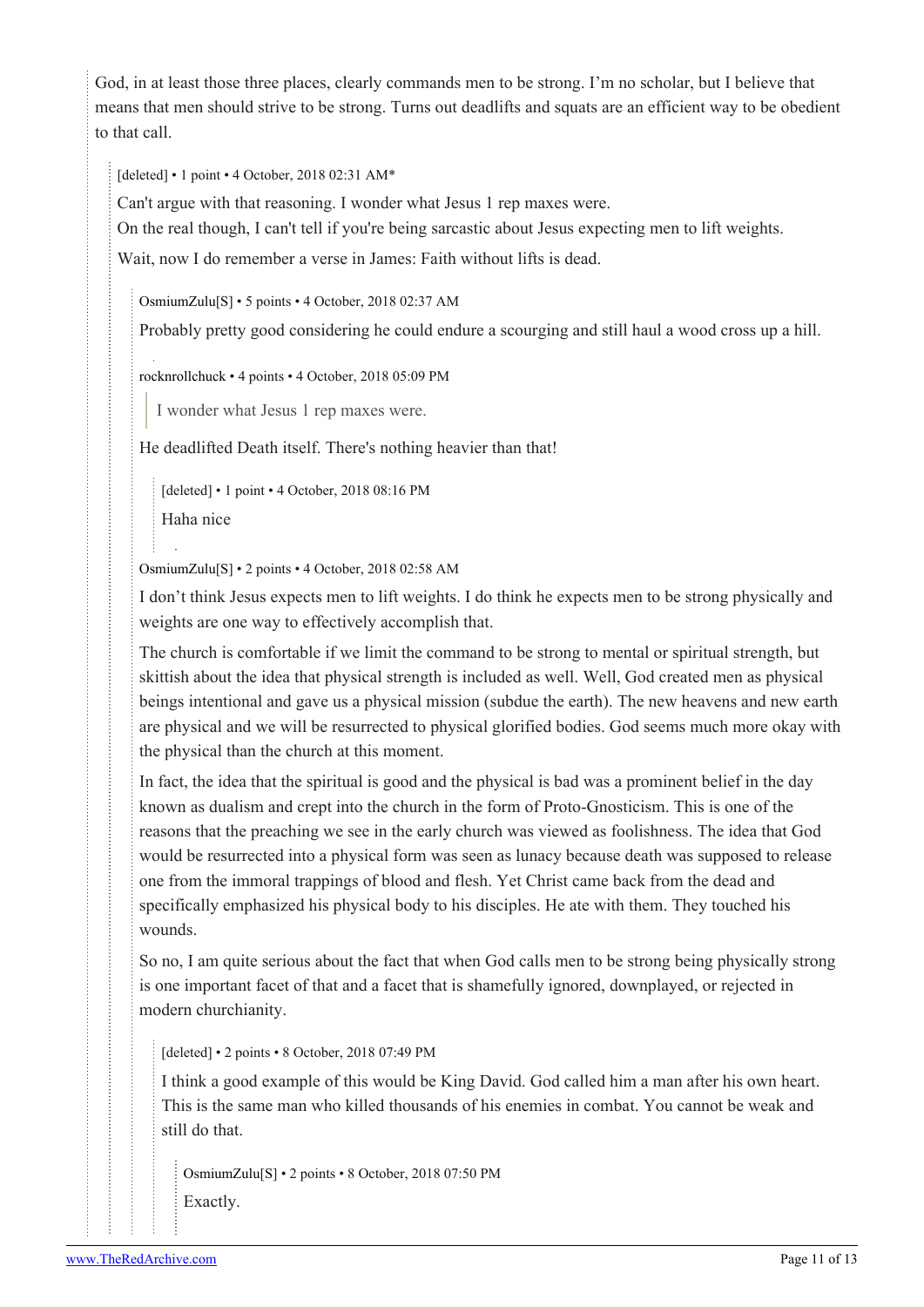Also, nice username  $\Box$ 

[deleted] • 1 point • 8 October, 2018 09:27 PM

Thanks I need to live up to it Im a fat mofo.

### [deleted] • 3 points • 4 October, 2018 03:15 AM

I agree with your points. I wouldn't down play strength anymore than I would down play health. We could make a similar argument God wants us to take care of our bodies and be healthy and eating well would be good for us. My central thesis of Christianity would be the things Christ taught, especially loving other as he loved them and loving God. If we are applying that idea by being strong, I think that is great.

I have no issues with your points. I've just seen the Bible used to advance political, racial, financial, selfish, just about ambitions people have and it's does weird me out when the Bible is used to create a command if it doesn't have to do with what Christ said or taught.

Anyway, as I've said multiple times. I agree with your overall points.

[deleted] • 1 point • 8 January, 2019 05:36 AM

I was off the bandwagon for about 1.5 years and did some calisthenics for the last 3ish months, but now I'm back at college with a gym, so today was my second workout! This post was great motivation to set my goals higher, thanks!

I am curious though, what the "halo" and "horns" effects are that you mentioned. Haven't heard those terms.

[deleted] • 1 point • 23 January, 2019 08:46 PM

Do I need to lift if I am already incredibly strong and in phenomenal shape without it? I train Brazilian Jiu Jitsu 3 days a week and it keeps me in really good shape. I used to lift, and was much heavier than I am now. I could bench 300lbs and squat 350. I was 225 at my heaviest point 6ft tall.

Now I am 165-170 and very lean. I never had abs before and since I started I never lost them again. I kept a lot of my strength and muscles so I never started lifting again.

Should I just lift anyway because its better than not? Can I just do light weight stuff, or do you have to go meat head style and work on your bench max etc? Im not really into heavy weights anymore. I don't want to eat a ton and get big either. I really like how I look right now and my clothes fit great.

However, my wife misses my fat butt and wants me to lift... So now that I admit that I assume you will all tell me I have to. But then I feel manipulated into doing something I don't want to do. I want to be properly motivated so I don't quit.

[OsmiumZulu\[](https://old.reddit.com/user/OsmiumZulu)[S\]](https://theredarchive.com/r/RPChristians/comments/9l4fij/lifting_is_not_a_suggestion/) • 1 point • 23 January, 2019 11:41 PM

Do you get the response you want from your wife/women? If so, keep doing what you're doing. If not, change something to get it.

[deleted] • 1 point • 24 January, 2019 02:02 AM

I mean straight dudes hit on me, so I think I'm good. However, lifting seems to be so important. I wanted to make sure I wasnt missing something else. Thanks.

[Red-Curious](https://old.reddit.com/user/Red-Curious) • 1 point • 25 January, 2019 07:31 AM